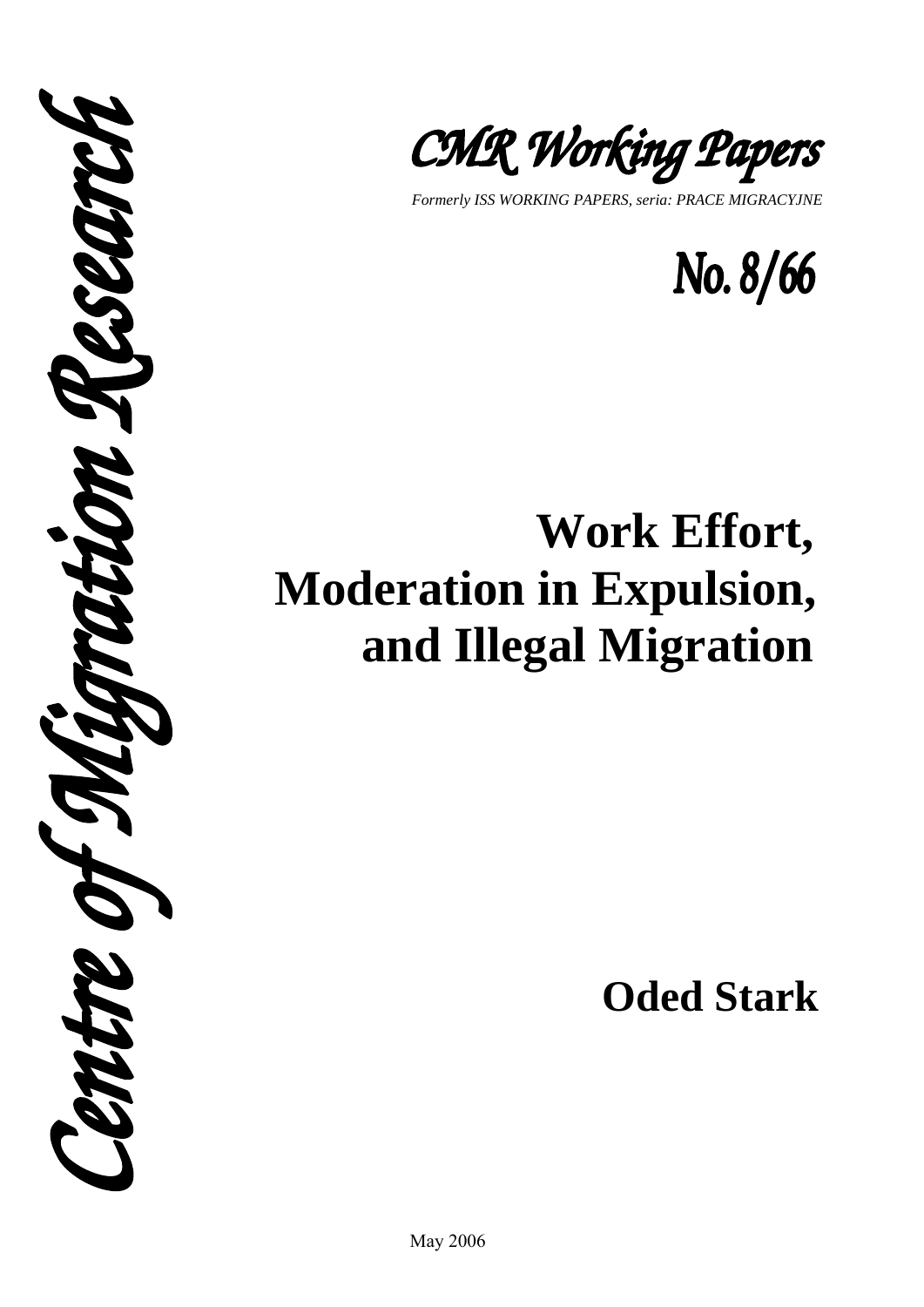Centre of Migration Research Faculty of Economic Sciences Warsaw University Banacha Street 2B 02–097 Warsaw Poland Tel.: +48 22 659 74 11 Fax: +48 22 822 74 05 www.migracje.uw.edu.pl migration.cmr@uw.edu.pl



*Formerly ISS WORKING PAPERS, seria: PRACE MIGRACYJNE* 

No. 8/66

# **Work Effort, Moderation in Expulsion, and Illegal Migration**

# **Oded Stark**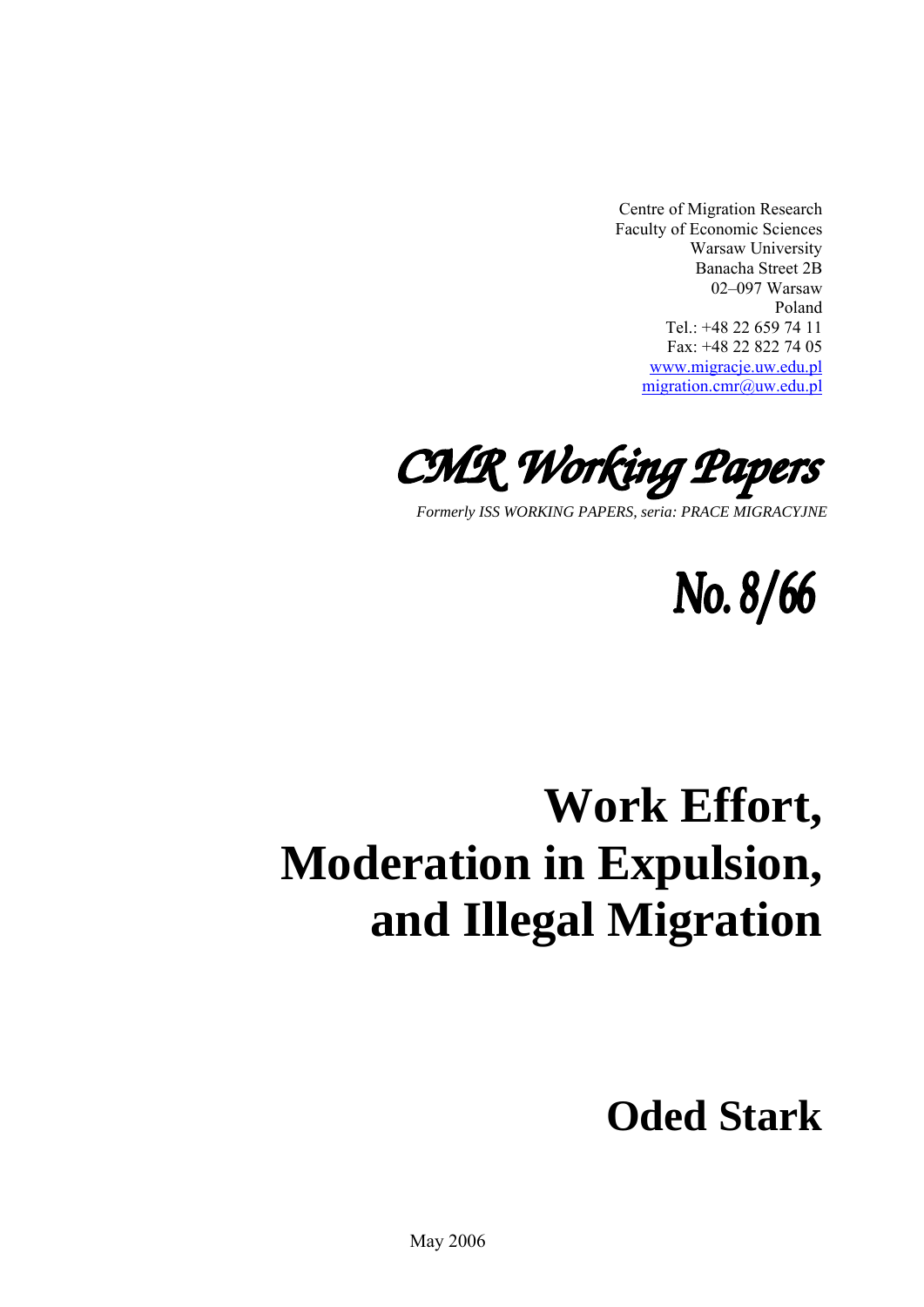### **Contents**

*JEL classification*: D72; F22; J61; K42; O15

*Keywords*: Illegal migration; Probability of expulsion; Home-country wage; Work effort; Moderation in expulsion

## **Acknowledgements**

I am indebted to Walter Hyll for helpful advice and to E. Kwan Choi for enlightening comments.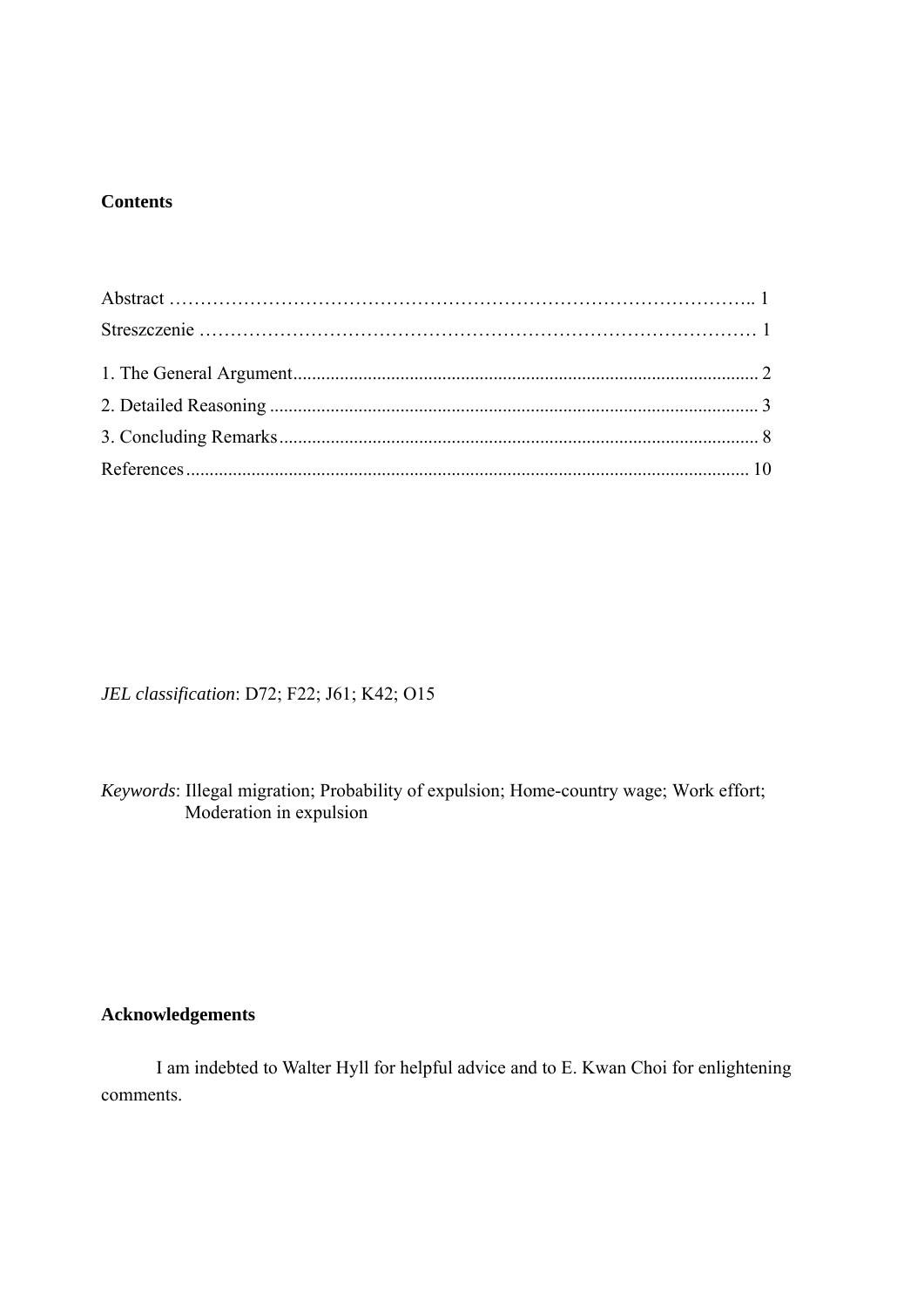#### **Abstract**

Illegal migrants supply a valuable productive input: effort. But their status as illegals means that these migrants face a strictly positive probability of expulsion. A return to their country of origin entails reduced earnings when the wage at origin is lower than the wage at destination. This prospect induces illegal migrants to exert more work effort than comparable workers who face no such prospect. The lower the probable, alternative earnings, the harsher the penalty that illegal migrants will be subjected to upon their return, for a *given* probability of expulsion, and the higher the level of effort they will exert at destination. While the homecountry wage that awaits the illegal migrants upon their return is exogenous to the host country, the *probability* of their return is not. Given the home-country wage, a higher probability of expulsion will induce illegal migrants to supply more effort. Hence, different combinations of probabilities of expulsion and home-country wages yield the same level of effort. Thus, variation in the extent to which receiving countries undertake measures aimed at apprehending and expelling illegal migrants can be attributed not to characteristics of the illegal migrants themselves but to a feature that pertains to the illegal migrants' country of origin.

#### **Streszczenie**

Nielegalni imigranci dostarczają bardzo wartościowy wkład w produkcję: wysiłek. Jednakże to, że ich status jest nielegalny oznacza, że muszą się liczyć ze ściśle dodatnim prawdopodobieństwem wydalenia z kraju, w którym się znajdują. Gdy płace w kraju przyjmującym są wyższe niż te w kraju wysyłającym, powrót do kraju pochodzenia pociąga za sobą zmniejszenie dochodów migranta. W związku z tym, nielegalni migranci są skłonni do zwiększonego wysiłku i większej staranności w porównaniu z takimi, którym wydalenie nie grozi (przy wszystkich innych cechach takich samych). Im niższe są dochody w kraju pochodzenia, tym większa "kara" spotyka migranta po wydaleniu (dla danego prawdopodobieństwa wydalenia), a co za tym idzie, tym więcej wysiłku migrant wkładał będzie w pracę na wyjeździe. Płace w kraju pochodzenia migranta są egzogeniczne w stosunku do kraju przyjmującego, ale prawdopodobieństwo wydalenia -- już nie. Dla ustalonego poziomu płac w kraju pochodzenia, wyższe prawdopodobieństwo wydalenia będzie skłaniało imigrantów do większego wkładu pracy. Ten sam poziom wysiłku u nielegalnych migrantów można więc osiągnąć przy różnych kombinacjach prawdopodobieństwa wydalenia i płacy w kraju pochodzenia. Co za tym idzie, różnorodność środków i polityk zatrzymywania i wydalania nielegalnych migrantów prowadzonych przez poszczególne kraje przyjmujące można przypisać nie charakterystykom samych migrantów, ale pewnym cechom krajów pochodzenia.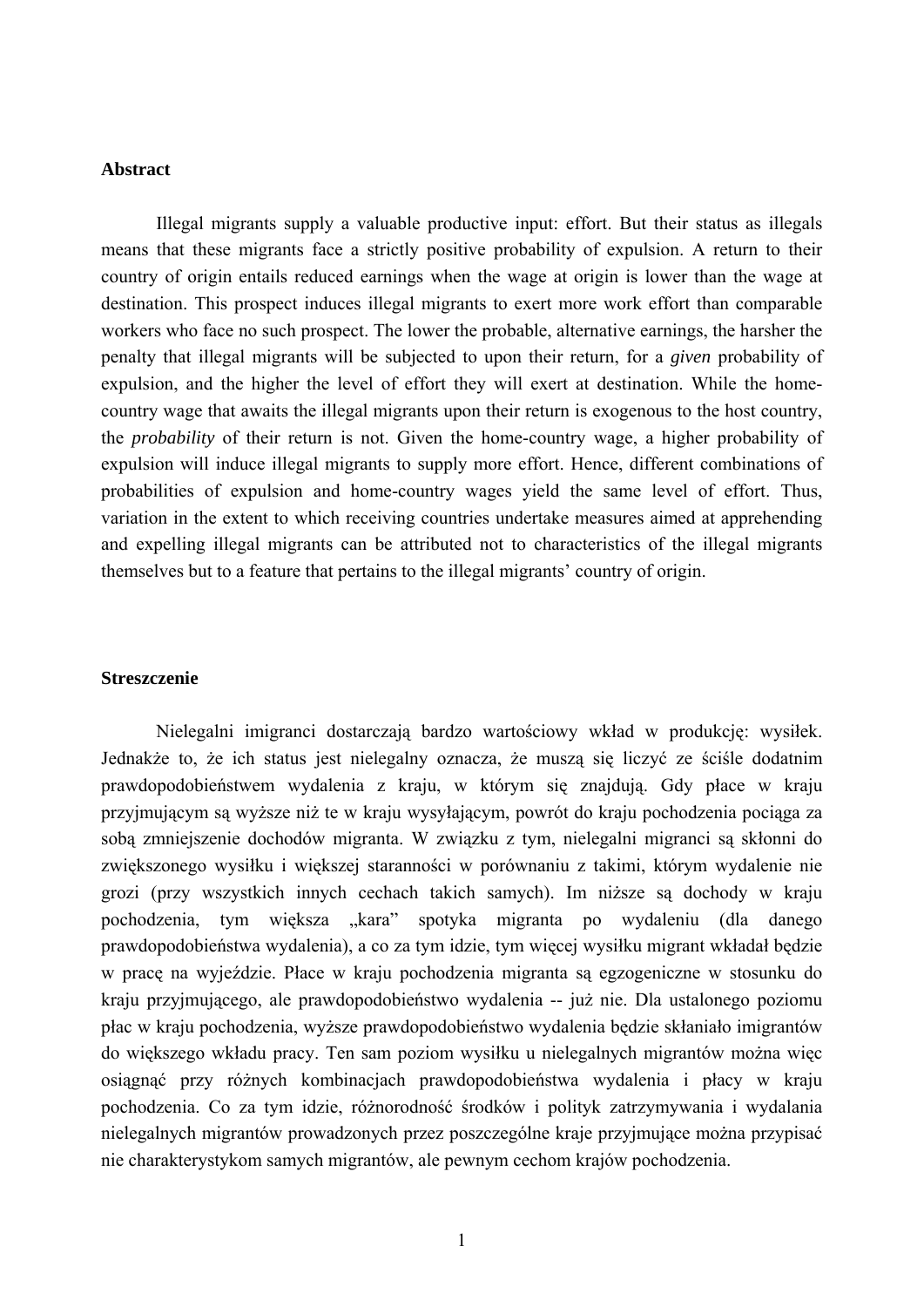#### **1. The General Argument**

Countries differ in the extent to which they are lenient or harsh toward the illegal migrants in their midst, and particular countries appear to treat such migrants differently at different times. Most of the countries of southern Europe, whose illegal migrants come largely from North Africa where wages are very low, have been much more lenient than the countries of northern Europe whose illegal migrants have often come largely from southern Europe where wages are not so low. Illegal migrants in Israel have lately been treated very harshly - a special government authority was set up to interdict and expel illegal migrants - a policy shift that closely follows a compositional change in the population of illegal migrants from workers coming largely from the West Bank and Gaza Strip to workers who increasingly originate from eastern Europe. While there could be cultural, sociological, or political reasons for this diversity, there may be an economic explanation for the apparent variation in the degree of moderation in expulsion policy, henceforth referred to as the "tolerance" accorded to illegal migrants.

Illegal migrants supply a valuable productive input: effort. But their status as illegals means that they face a strictly positive probability of expulsion. A return to their country of origin entails reduced earnings for them when the wage at origin is lower than the wage at destination. This prospect induces illegal migrants to exert more effort than comparable workers who face no such prospect. The lower the probable alternative home-country earnings, the harsher the penalty for illegal migrants on their return - for a *given* probability of expulsion - and the harder they will work at destination. While the home-country wage that awaits the illegal migrants upon their return is exogenous to the host country, the *probability* of their return is not. Given the home-country wage, a higher probability of expulsion will induce illegal migrants to apply more effort. Hence, different combinations of probabilities of expulsion and home-country wages yield the same level of effort. In particular, a high home-country wage combined with a high probability of return will elicit the same level of effort as will a low home-country wage combined with a low probability of return.

Similarly, a change in the composition of the group of illegal migrants by country of origin, or a change in the wage rate in a given country of origin, will induce a corresponding shift in enforcement policy in the receiving country. Thus, variation in the extent to which receiving countries undertake measures aimed at apprehending and expelling illegal migrants can be attributed not to characteristics of the illegal migrants themselves, but to a feature of the illegal migrants' countries of origin.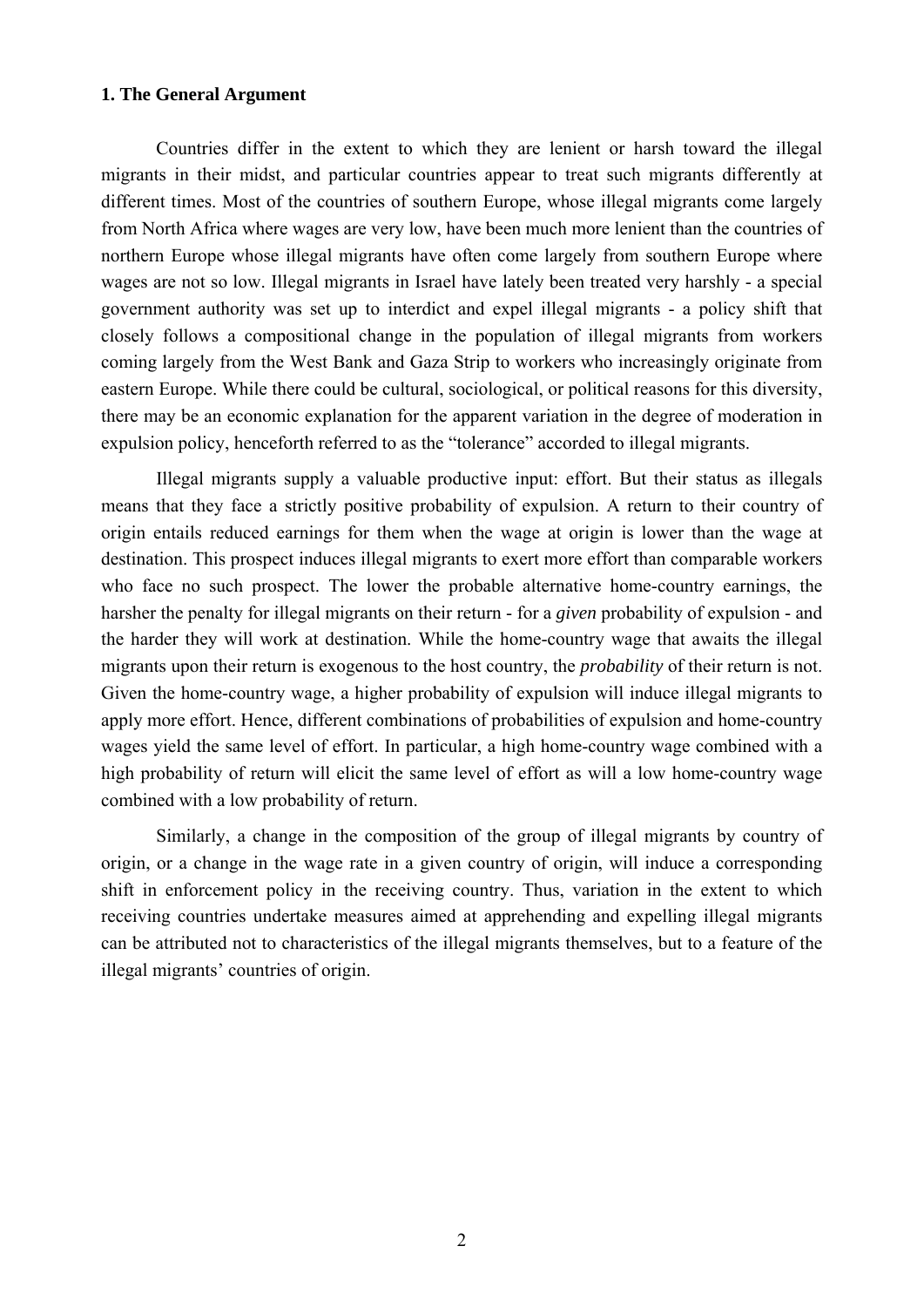#### **2. Detailed Reasoning**

1

An advantage associated with the "admission" of illegal migrants is that they supply more effort for a given destination wage than legal migrants (Proposition 1 below). The reason for the differential supply response is that while by definition legal migrants have permission to stay, illegal migrants face a strictly positive probability of expulsion, and consequently a strictly positive probability of losing the high wages that they enjoy at present. Even if the probability that legal migrants will be asked or be compelled to leave is not zero, this probability is likely to be lower than the corresponding probability for illegal migrants. (When the downswing of a business cycle hits hard, legal migrants are often induced, requested, or even pressured to return to their home country. Similarly, social pressures by an alienated indigenous population can compel return migration.) Given a strictly positive probability of expulsion, a lower wage at origin will elicit greater effort at destination (Proposition 2 below). The reason for this relationship is that since a lower home-country wage inflicts a harsher penalty upon expulsion, the response aimed at mitigating the adverse outcome is stronger.

Let  $W_F$  be the wage rate at the destination country, and let  $W_H$  be the wage rate at the home country, such that  $W_F > W_H$ . Let *e* be the level of work effort, henceforth effort, exerted by illegal migrants at destination, and let −*U*(*e*) be the twice differentiable disutility of effort, measured in money terms, such that the marginal utility from exerting effort is positive and rising:  $\frac{00}{2} > 0$ ∂ ∂ *e*  $\frac{U}{2a} > 0$ ;  $\frac{\partial^2 U}{\partial a^2} > 0$ 2 > ∂ ∂ *e*  $\frac{U}{I} > 0$ . Let *t* be a measure of the tolerance of the government of the country of destination toward the illegal migrants in the country, and let  $P(e,t)$  be the twice differentiable probability of *not* being expelled, such that the first order effects of *e* and *t* on *P* are positive, and the second order effects are negative, namely the impact of effort exertion on the probability of not being expelled is positive<sup>1</sup>,  $\frac{or}{\epsilon} > 0$ ∂ ∂  $\frac{\partial^2 P}{\partial e^2} > 0$ , and declining,  $\frac{\partial^2 P}{\partial e^2} < 0$  $\overline{\phantom{a}}$ ∂ ∂ *e*  $\frac{P}{2}$  < 0; the impact of the level of tolerance on the probability of not being expelled is positive,  $\frac{0.2}{0.000} > 0$ ∂ ∂ *t*  $\frac{p}{p} > 0$ , and declining  $\frac{0.1}{\lambda^{2}} < 0$ 2  $\prec$ ∂ ∂ *t*  $\frac{p}{2}$  < 0; and, since the impact of both the degree of effort exertion and the level of tolerance on the probability of not being expelled is positive, the effect of an increase in the level of tolerance on the impact that effort bears on the probability of not being expelled is assumed to attenuate this impact,  $\frac{0.1}{2.2} < 0$ 2  $\prec$ ∂ ∂ ∂ *e t*  $\frac{P}{\sqrt{P}}$  < 0. For simplicity's sake, let the level of effort exerted by the illegal migrant at the home country be normalized at zero.

<sup>1</sup> Illegal migrants who work diligently and hard (say put in more hours a day) are less likely to be fired, be unemployed, be lured into unproductive activities, get into trouble with the law, or constitute a burden to the society that hosts them.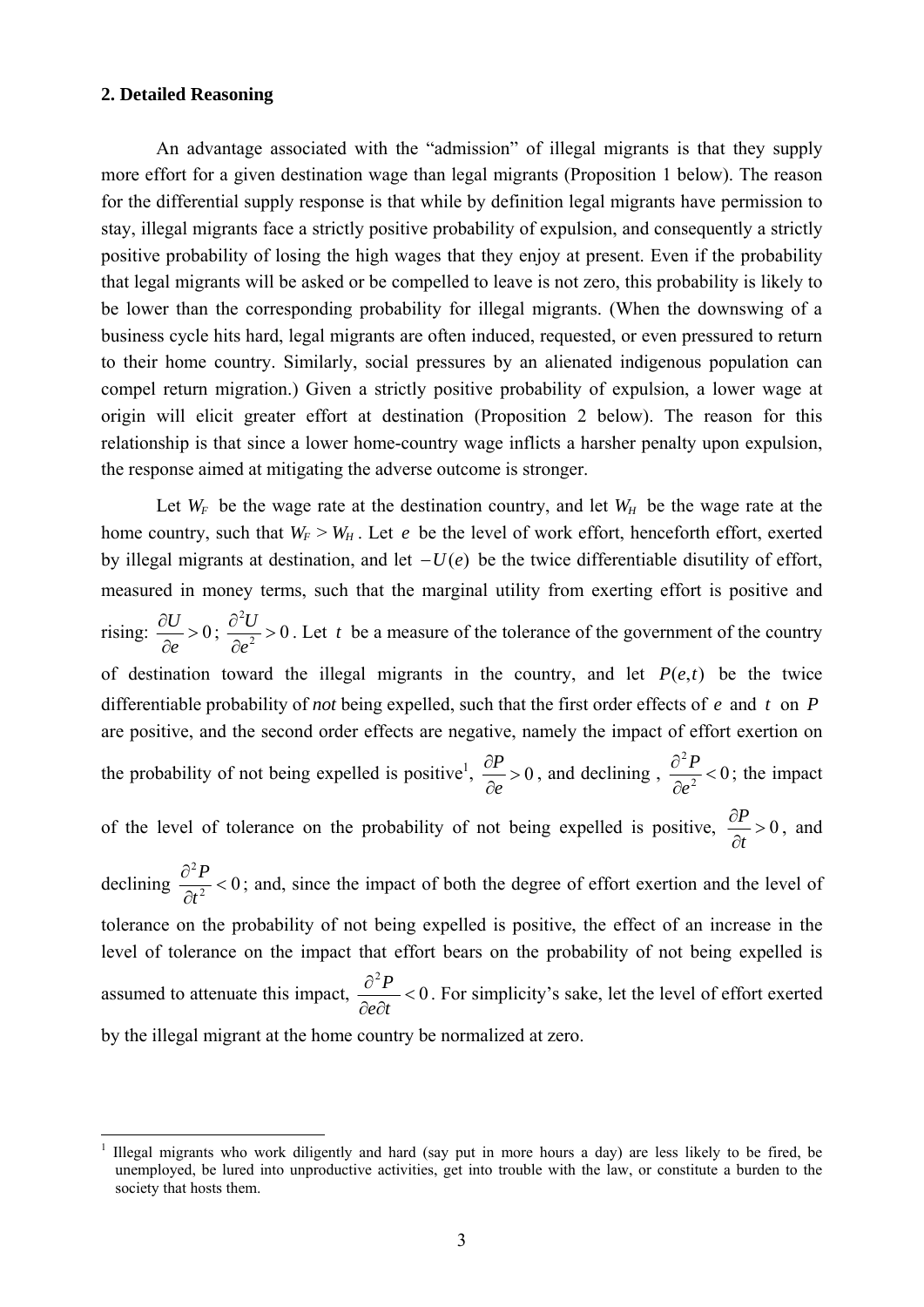The illegal migrant seeks to maximize his net earnings, that is, his expected wage minus the cost (disutility) of effort. The net earnings per illegal migrant function associated with effort level *e* is thus

$$
V(e) = P(e,t)W_F + [1 - P(e,t)]W_H - U(e).
$$
 (1)

Equation (1) can be rewritten as

$$
V(e) - W_{H} = P(e, t)(W_{F} - W_{H}) - U(e)
$$
\n(1')

where the left-hand side of (1') is the net gain to the illegal migrant from working in the destination country. Without loss of generality, we assume that  $V(e) - W<sub>H</sub> \ge 0$ .

The decision problem of the illegal migrant is how much effort to exert. In this setting, since

$$
\frac{\partial V(e)}{\partial e} = \frac{\partial P}{\partial e} (W_F - W_H) - \frac{\partial U}{\partial e},
$$

the illegal migrant's chosen level of effort<sup>2</sup>,  $e*(t, W_H, W_F)$ , is implicitly given by

$$
\frac{\partial P}{\partial e}(W_F - W_H) - \frac{\partial U}{\partial e} = 0.
$$
 (2)

Proposition 1. Illegal migrants supply more effort for a given destination wage rate than legal migrants. $3$ 

Proof. Legal migrants can be characterized by a large t, while illegal migrants can be characterized by a small t. Since from (2),

$$
\left(\frac{\partial^2 P}{\partial e^2}de^* + \frac{\partial^2 P}{\partial e \partial t}dt\right)(W_F - W_H) = \frac{\partial^2 U}{\partial e^2}de^*,
$$

we have that

1

<sup>2</sup> From the properties  $\frac{\partial^2 P}{\partial e^2} < 0$ ∂  $\frac{e^2 P}{e^2}$  < 0 and  $\frac{\partial^2 U}{\partial e^2}$  > 0 ∂ *e*  $\frac{U}{I} > 0$  it follows that the second-order condition for a maximum,

$$
\frac{\partial^2 V(e)}{\partial e^2} = \frac{\partial^2 P}{\partial e^2} (W_F - W_H) - \frac{\partial^2 U}{\partial e^2} < 0
$$
, holds.

<sup>&</sup>lt;sup>3</sup> Clearly, if all the migrants are to be treated equally and if the migrants' continued stay in the country of destination is independent of their effort, then all the migrants will exert the same effort and their home-country wage will play no role in determining their effort.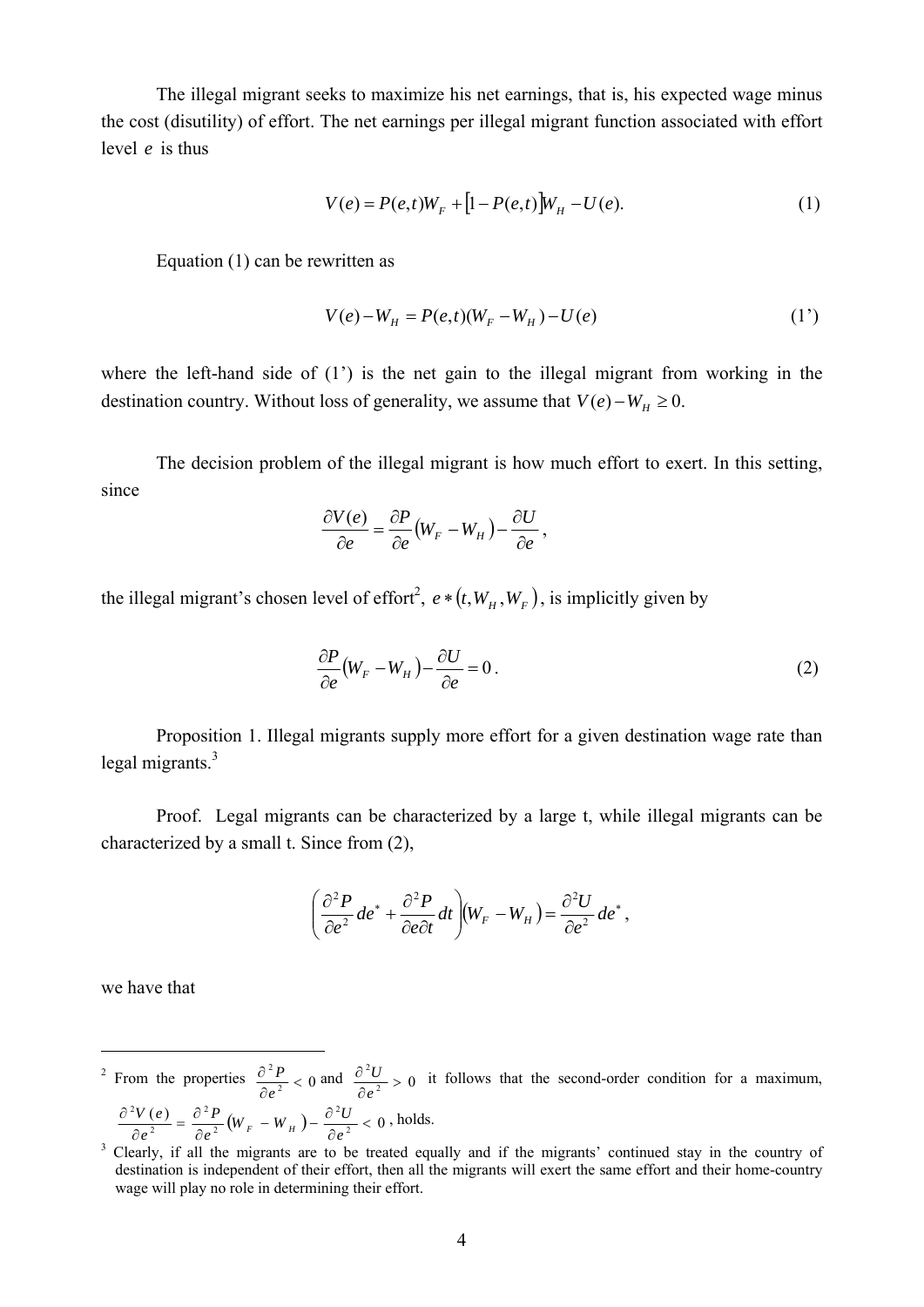$$
\frac{de^*}{dt} = \frac{-\frac{\partial^2 P}{\partial e \partial t}(W_F - W_H)}{\frac{\partial^2 P}{\partial e^2}(W_F - W_H) - \frac{\partial^2 U}{\partial e^2}} < 0.
$$

Hence the proposition follows.  $\Box$ 

Proposition 2. Given a strictly positive probability of expulsion, a lower wage rate at origin elicits a larger effort at destination.

Proof. Since from (2),

$$
\frac{\partial^2 P}{\partial e^2} (W_F - W_H) de^* - \frac{\partial P}{\partial e} dW_H = \frac{\partial^2 U}{\partial e^2} de^*,
$$

we have that

$$
\frac{de*}{dW_H} = \frac{\frac{\partial P}{\partial e}}{\frac{\partial^2 P}{\partial e^2} (W_F - W_H) - \frac{\partial^2 U}{\partial e^2}} < 0.
$$

Hence the proposition follows.  $\Box$ 

Corollary. The same level of effort by illegal migrants will be elicited by a combination of a low wage at origin and a low probability of expulsion as by a high wage at origin and a high probability of expulsion.

Apprehending and expelling illegal migrants is costly. While (ordinarily) the government of the host country cannot affect the wage rate that prevails in the illegal migrants' home country, it can, at least to some extent, choose the level of resources it allocates to interdiction. From the perspective of the host-country government, the sanction of expulsion is an effective but not costless policy tool to procure a desirable degree of effort. Since expulsion lowers earnings, illegal migrants seek to dampen the probability of their expulsion by exerting more effort. Yet maintaining any positive level of the probability of expulsion requires outlays on apprehension and deportation. Suppose that the balance of benefits and costs associated with the "production" of expulsion probability 1− *P*(*e*,*t*) yields an optimal level of effort (from the perspective of the government of the host country),  $\tilde{e}$ , for a given home-country wage  $\tilde{W}_{H}$ . From the Corollary it follows that a destination country that is anxious to encourage the efforts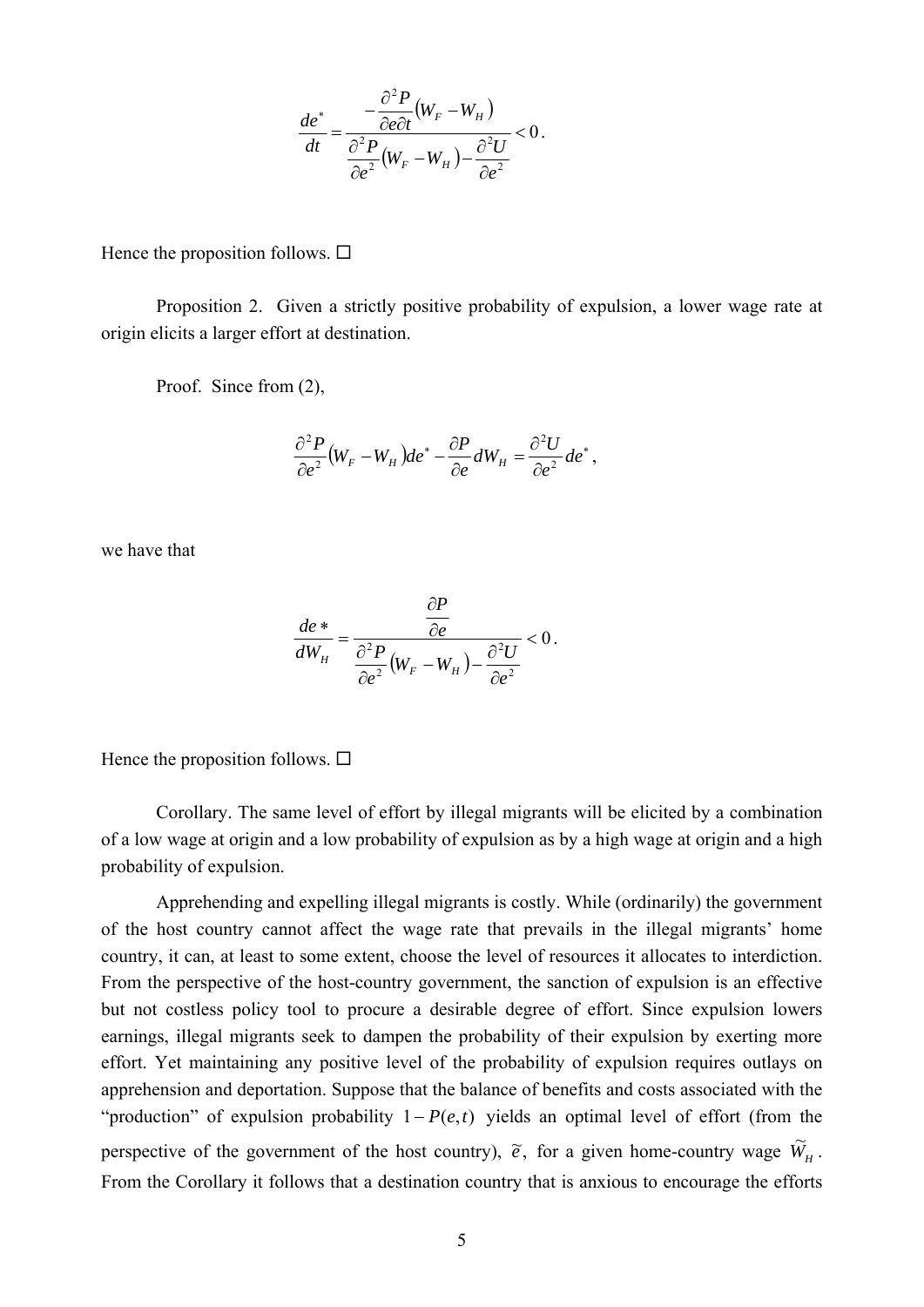of its illegal migrants can "buy off" the desirable effort  $\tilde{e}$  more cheaply when the illegal migrants' home-country wage is lower than  $\widetilde{W}_H$ .

To see how the optimal outlay on apprehension and deportation of illegal migrants rises in tandem with the illegal migrants' home-country wage or, put differently, how a lower homecountry wage enables the host country to economize on the optimal cost of interdiction as a device for eliciting desirable effort, consider the following framework.

The host country and the illegal migrant play a Stackelberg game in which the host country is the leader while the illegal migrant is the follower. In the first step of the game, the host country sets and announces the tolerance level  $t$ . In the second step, the illegal migrant chooses the effort level *e*. The host country finds the optimal tolerance level by backward induction. If the host country sets a "target" level  $\tilde{e}$ , then the corresponding tolerance level  $\tilde{t}$  is the solution to the equation  $\tilde{e} = e * (\tilde{t}, \tilde{W}_H, W_F)$ . Specifically, let  $C(t)$  be the cost of migration law enforcement per illegal migrant in the host country at the tolerance level *t*,  $\frac{\partial C}{\partial t}$  < 0. *t*  $\frac{C}{2}$  < 0. The host country's economy benefits from the illegal migrant's exertion of effort, *e*. Let the benefit be  $B(e)$  with  $\frac{6B}{2} > 0$ ∂ ∂ *e*  $\frac{B}{B} > 0$ . Thus, the host country will have a net benefit (economic rent) of *B*( $e$ ) − *C*( $t$ ) per illegal migrant in terms of its GDP. For simplicity, let us assume that the host country maximizes the surplus  $B(e) - C(t)$ . The first-order condition is

$$
\frac{\partial B(e)}{\partial e} \frac{\partial e^*}{\partial t} = \frac{\partial C}{\partial t}.
$$
 (3)

Solving (3) yields the host country's optimal tolerance level  $\tilde{t}$ ; and then at  $\tilde{t}$ , the illegal migrant's optimal level of effort  $\tilde{e} = e * (\tilde{t}, \tilde{W}_H, W_F)$  for a given home-country wage  $\tilde{W}_H$ . With a higher  $\widetilde{W}_H$ ,  $\widetilde{t}$  has to fall to elicit the same level of effort  $\widetilde{e} = e^*(\widetilde{t}, \widetilde{W}_H, W_F)$ , that is,  $\frac{d}{\widetilde{V}}$  < 0.  $\widetilde{\cdot}$  $\widetilde{e} = 0$  $\lt$ ∂ ∂  $\left. W_H \right|_{d\widetilde{e} } =$  $\left| \frac{\widetilde{t}}{\widetilde{v}} \right|$  < 0. Hence we have that  $\left| \frac{\partial C(\widetilde{t})}{\partial \widetilde{v}} \right|$  > 0.  $\widetilde{e}=0$ > ∂ ∂  $\left\|W_H^-\right\|_{d\widetilde{e}} =$  $C(\hat{t})$ 

This consideration suggests that a country that hosts illegal migrants from poorer countries will be more tolerant of illegal migration than a country whose illegal migrants originate from countries that are less poor. An apparent warm compassion could be the outcome of cool consideration. Likewise, a country that seeks to elicit a particular level of effort from its labor force of illegal migrants and that faces a rise in the share of migrants from poorer countries, can relax its apprehension and deportation policy. While this approach gives the appearance of benevolent tolerance, the underlying reason for the policy shift is a recognition that it is possible to procure toil more cheaply.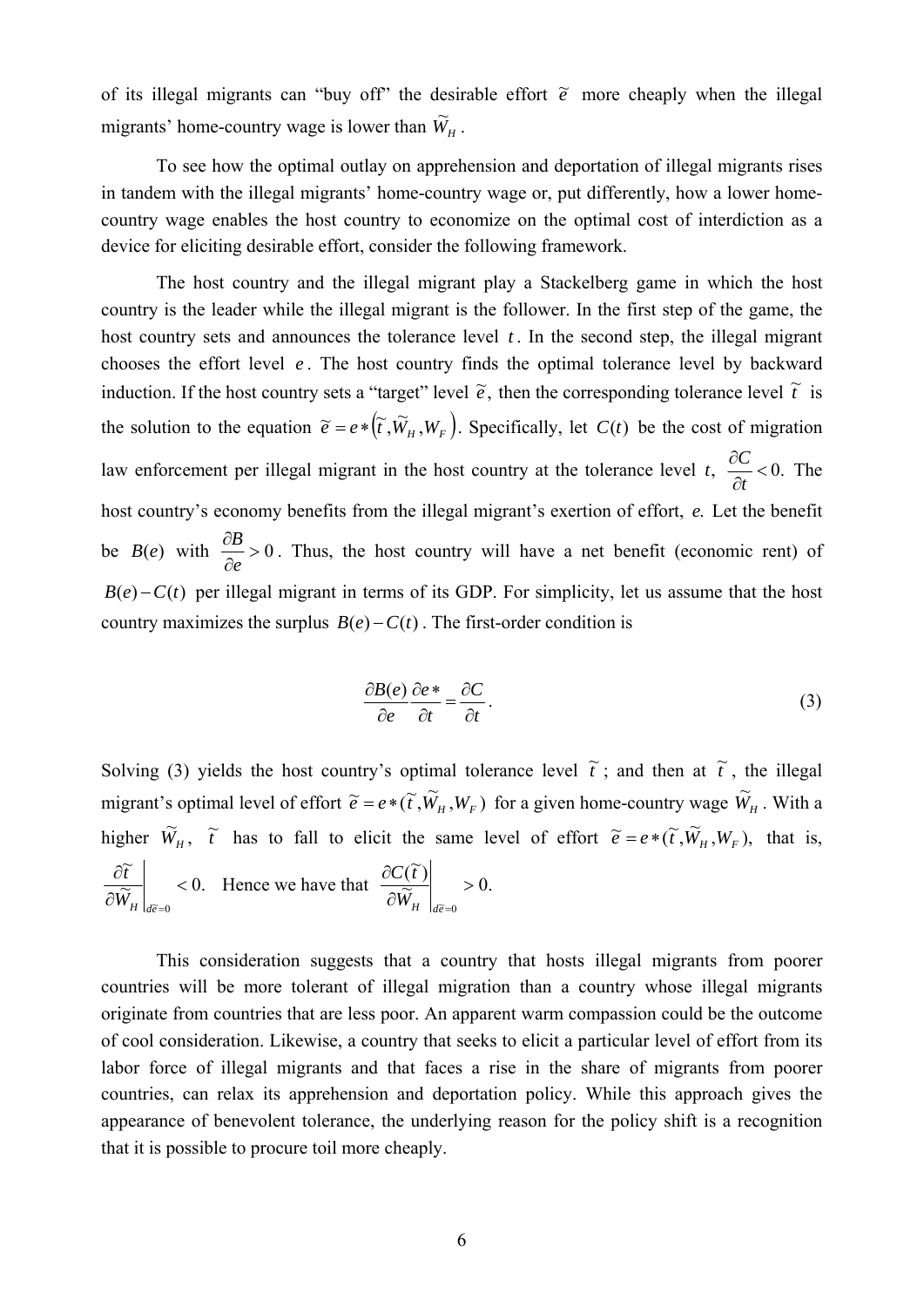This result relates to the interesting issue of the role and prevalence - or absence - of altruism as a motive in human and economic affairs. Let us refer to illegal migrants who originate from a country in which the wage rate is relatively low as poor, and to illegal migrants who originate from a country with a relatively high wage rate as less poor. A straightforward implication of altruistic inclinations is to accord the poor a more generous treatment than the less poor. The inference from conduct to motive suggests that altruism is at work when a country with poor illegal migrants is more lenient toward the illegal migrants than a country with less poor illegal migrants. The reason provided in this paper for the differential treatment of the poor and the less poor implies that inferring from consequence to reason requires caution; seemingly altruistic acts can emanate from pure self (country) interest.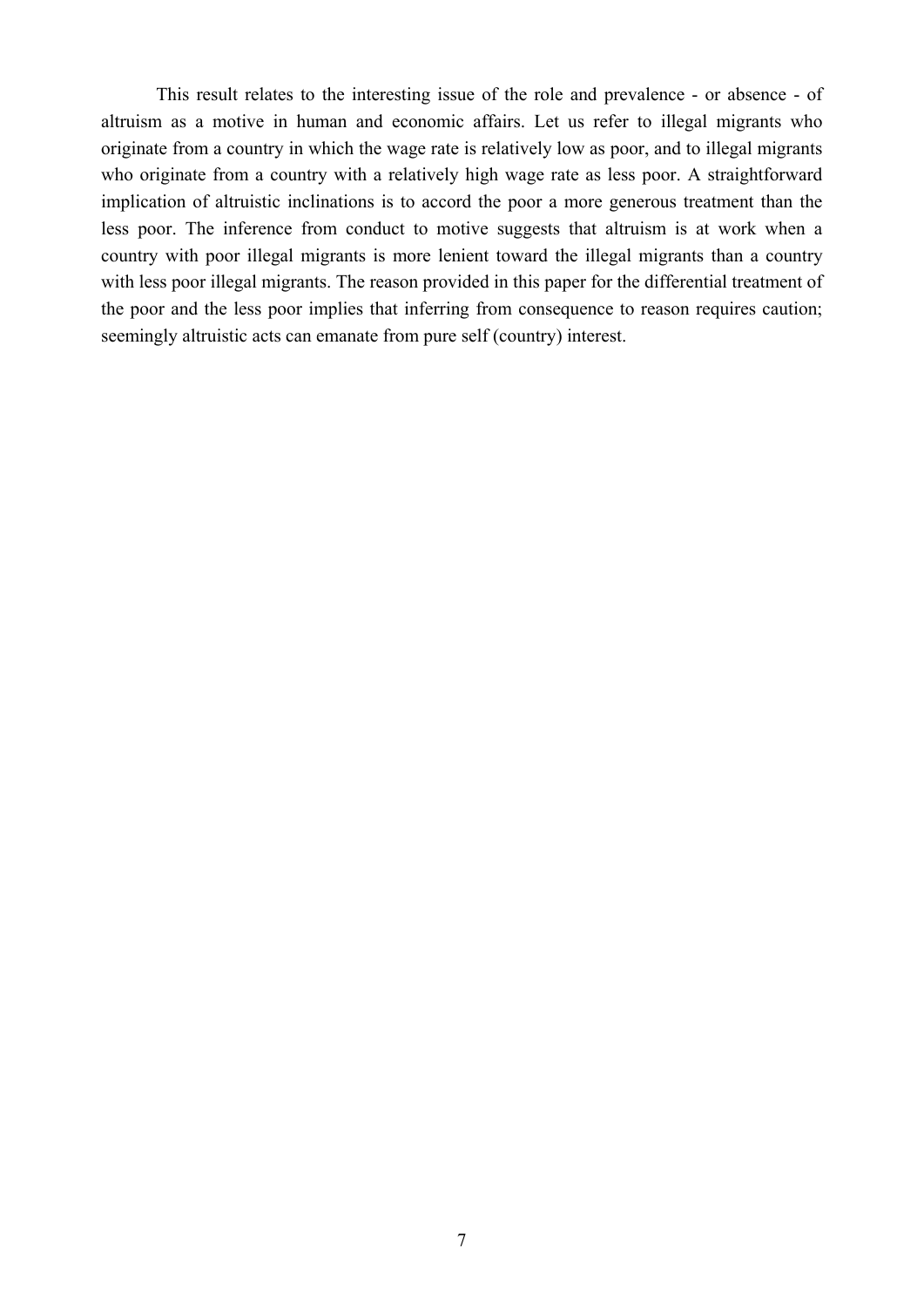#### **3. Concluding Remarks**

By and large, wage rates have featured in migration research in one of two ways: explaining migration, and explaining labor market outcomes. The explanatory variable of migration that has been studied most closely is the wage differential. There has also been considerable interest in the wages that migrants earn. Presumably this interest has arisen because these wages are seen as a measure of migrants' relative and absolute success and as determinants of their consumption (savings), their remittances, and their capacity to self-finance human capital investments. Correspondingly the productive characteristics of migrants as determinants of their wage earnings were studied closely. A related interest has been the effect of the arrival of migrants on the wage earnings of native-born workers. Recently attention has been drawn to the wages that migrants do *not* earn as determinants of migrants' performance. This line of work is prompted by the idea that although the economic performance of migrants in the host country undoubtedly depends on qualifications, it is also affected by inclinations. Given the probability of return migration, a behavioral link has been established between the incentive of migrants to save in their country of destination and the prevailing wage rate in their home country such that migrants coming from a low-wage country have been shown to optimally save more than migrants from a high-wage country (Stark, 2002). It has further been shown that the relationship between the home-country's wage and the optimal level of savings at destination can shed fresh light on the intertemporal variation in the economic performance of successive cohorts of migrants from a given country of origin. Much of the interesting literature, eloquently reviewed by Lalonde and Topel (1997), on the convergence of the earnings of migrants and those of the native-born views the observed pattern as an artifact; the pattern arises not from an upgrading of the skills of a given cohort of migrants but from a change in the unobserved skills of successive cohorts of migrants. Suppose that cohort  $k+1$  is drawn from a section of the home-country distribution of unobserved skills that is to the left of the section from which cohort *k* is drawn. If skills, productivity, and earnings correlate positively, the cohort *k* migrants will outperform the cohort  $k+1$  migrants, giving rise to the false impression that the performance of migrants improves over time spent at destination. The finding that a lower wage at origin prompts higher savings at destination suggests a new explanation of the observed pattern. Presumably, in time, the home-country's wage rises. The finding implies that the incentive facing the cohort  $k+1$  migrants differs from the incentive that the cohort  $k$ migrants had faced, such that the optimal savings and thereby the mean income of the cohort  $k+1$  migrants are *lower* than those of the cohort  $k$  migrants. The variation in the economic performance of migrants may thus be explained by neither skills nor assimilation but rather by incentives.

The present paper continues this line of research. It shows how the wage at origin *after* migration, that is, the wage that migrants have given up but would earn if compelled to return, affects behavior at destination, and how variation in this wage interacts with a variation in the degree of tolerance accorded to illegal migrants by the host country. The complete story of how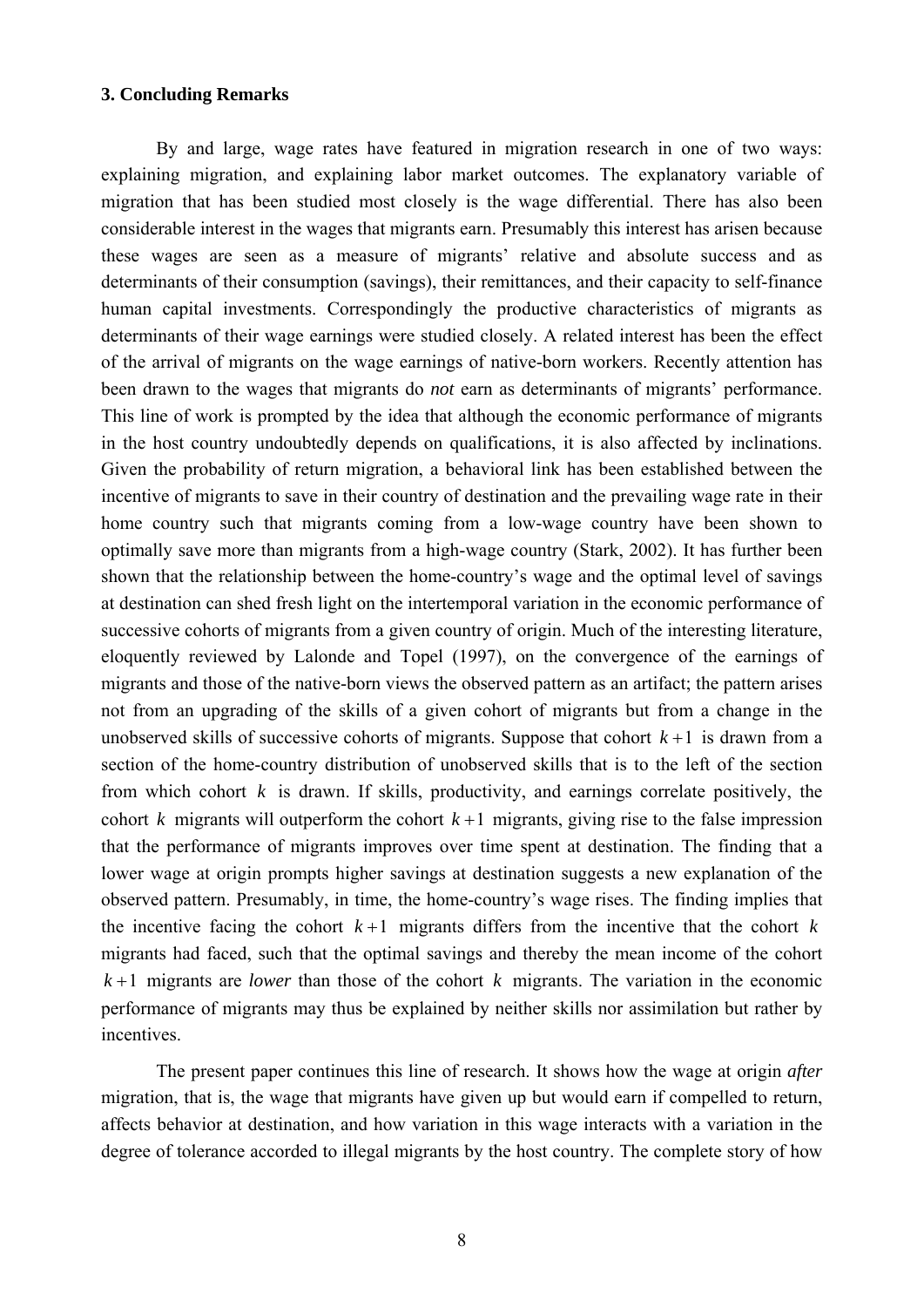pre-migration wages impinge on post-migration preferences, choices, and outcomes is yet to be written.